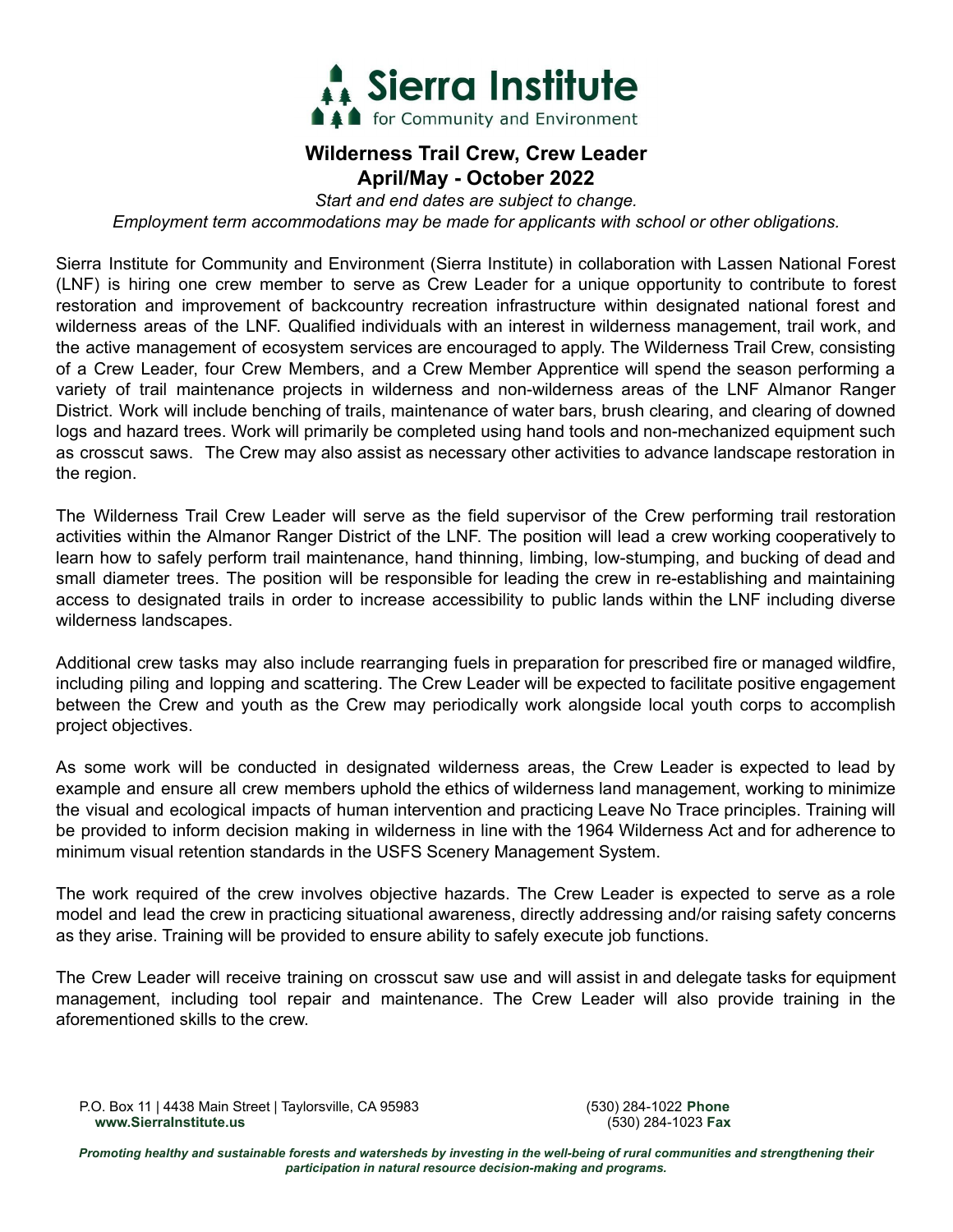

# **Qualifications**

## **Required**

- Minimum of 2-years combined field experience in forest or other natural resource management, this may include but is not limited to corps work, wildland fire, research and survey work within the environmental field, land conservation, etc.
- Minimum 6 months leading a field crew in carrying out trail maintenance and other forest restoration tasks
- Knowledge and technical skills needed to conduct trail maintenance activities.
- Ability to educate and train crew members in skills needed to safely and successfully complete trail maintenance projects.
- Ability to hike 4-8 miles a day with a weighted field pack, ample water, and tools.
- Ability to perform physically taxing work in all weather conditions in rugged mountainous environments.
- Experience with crosscut saws.
- Experience working in backcountry remote settings.
- Interest in, or familiarity with, principles of wilderness land management
- Ability to provide a clean driving record
- Ability to pass a federal background check
- A valid driver's license and access to reliable transportation.
- Ability to safely drive a vehicle while towing a utility trailer on dirt and gravel roads
- Current wilderness medical training certification (e.g., WFA, WFR, WEMT); CPR
- Full COVID vaccination status (vaccinated and boosted)

### **Preferred**

- Certification in S-212 (Federal Wildland Chainsaws)
- Leave No Trace or other backcountry ethics training;
- Interest in, or familiarity with, forested ecosystems of the Northern Sierra;
- Experience with forest restoration and/or fuels management using mechanized or non-mechanized equipment

*Candidates of all backgrounds are encouraged to apply. Skills or experiences that can fill in for desired qualifications may be considered.*

#### **Compensation**

Compensation is \$19.00 per hour for approximately 4 months weather and fire permitting. Health benefits through Sierra Institute are not available for this position, but may be obtained through Covered California (http://www.coveredca.com/). Field staff will be provided monthly sick time, paid holidays, and a set number of paid wildfire mitigation leave. Paid wildfire mitigation leave is intended to mitigate work days impacted by wildfire and smoke.

Necessary training will be provided, including crosscut saw safety and use (limbing, and bucking), as well as defensive driving in order to operate federal vehicles.

While working, the crew will be provided an opportunity to camp for multiple nights within various locations on the Lassen National Forest including the diverse wilderness areas of the Ishi Wilderness and Caribou Wilderness. Housing is not provided on off days.

P.O. Box 11 | 4438 Main Street | Taylorsville, CA 95983 (530) 284-1022 **Phone www.SierraInstitute.us** (530) 284-1023 **Fax**

Promoting healthy and sustainable forests and watersheds by investing in the well-being of rural communities and strengthening their *participation in natural resource decision-making and programs.*